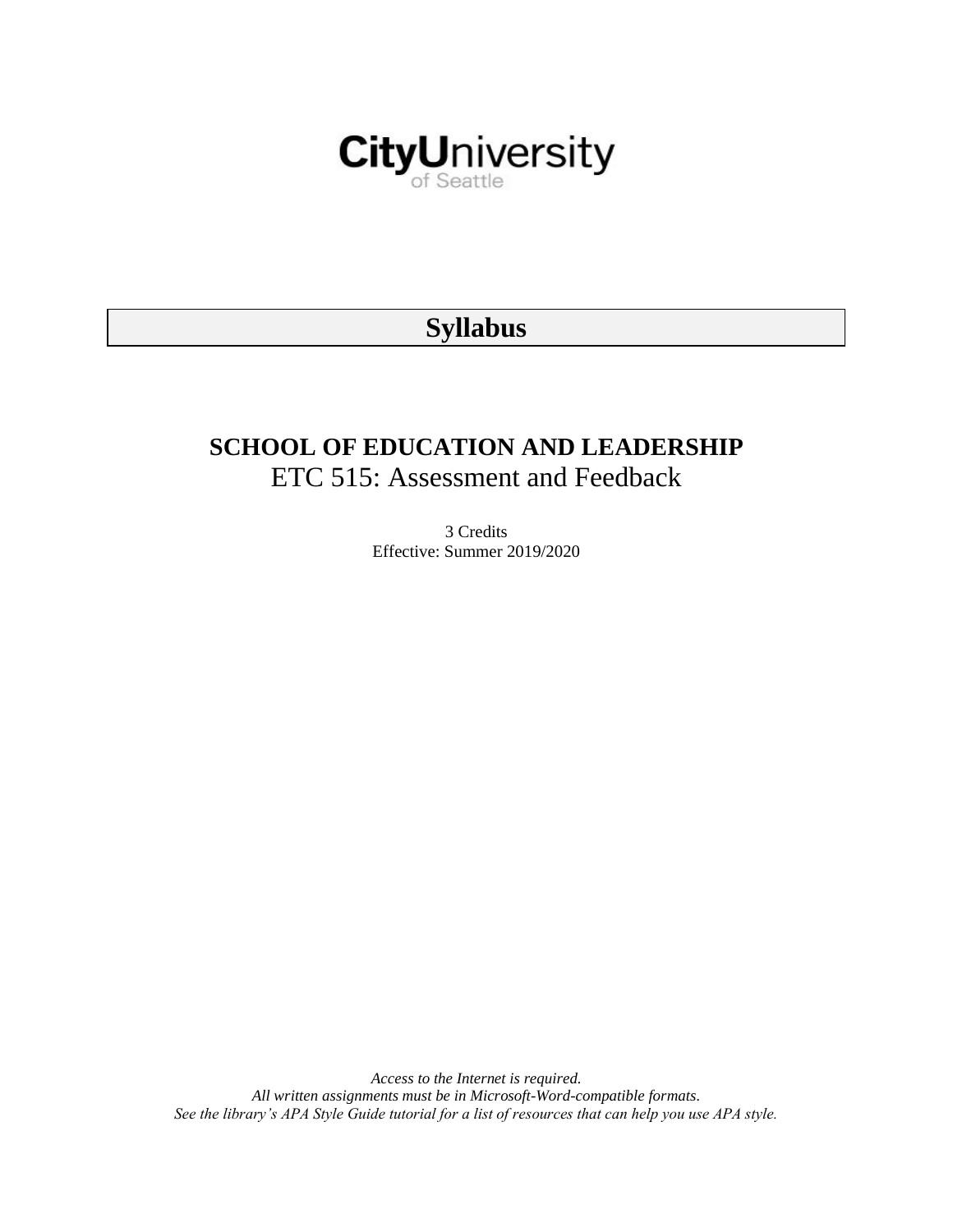# **FACULTY**

Faculty Name: FACULTY NAME

#### Contact Information: CONTACT INFORMATION

#### [INSTRUCTOR MAY INSERT PERSONAL MESSAGE IF DESIRED]

# **COURSE DESCRIPTION**

This course introduces assessment methods (formative, summative, student voice, self-monitoring, questioning strategies, etc.). Emphasis is placed on the skills necessary to align assessments with common core standards and learning targets, to inform future instructional decisions, and how to provide effective feedback to students. Candidates will use self-reflection to analyze and inform their own assessment practices. This course includes components of state requirements for certification (edTPA, TPEP, etc.).

## **COURSE RESOURCES**

Required and recommended resources to complete coursework and assignments are found on the course [Reading List.](https://nam03.safelinks.protection.outlook.com/?url=https%3A%2F%2Fcityu.alma.exlibrisgroup.com%2Fleganto%2Flogin%3Fauth%3DSAML&data=04%7C01%7CMMara%40cityu.edu%7C70673ce0fe0144040eda08d87472e204%7Cb3fa96d9f5154662add763d854e39e63%7C1%7C0%7C637387384066198115%7CUnknown%7CTWFpbGZsb3d8eyJWIjoiMC4wLjAwMDAiLCJQIjoiV2luMzIiLCJBTiI6Ik1haWwiLCJXVCI6Mn0%3D%7C1000&sdata=JbwP%2Fm5Q%2BMgIUWa%2FXceos%2BoiLv0DX%2B%2FL%2BNGNMbX9P8E%3D&reserved=0) The reading list can be found under Course Information in Blackboard as well as from the library homepage.

Note: Required resources that must be purchased by the student are tagged "Purchase from a vendor of your choosing." Required resources with a direct link, "Available through CityU Library", are available at no cost to students.

Students in Canada will see required resources they need to purchase tagged "Purchase from the Canadian Bookstore." Students outside the U.S. and Canada should contact their advisor or textbook coordinator for additional information.

# **CITYU LEARNING GOALS**

This course supports the following City University learning goals:

• Critical thinking and information literacy

# **COURSE OUTCOMES**

In this course, learners:

- Align assessment strategies with learning targets
- Design and use a variety of formative and summative assessments that measure student performance relative to learning targets
- Analyze ongoing assessment results to make informed decisions for classroom instruction.
- Build student capacity to use assessment to evaluate progress toward learning targets, reflect on learning, and make appropriate learning decisions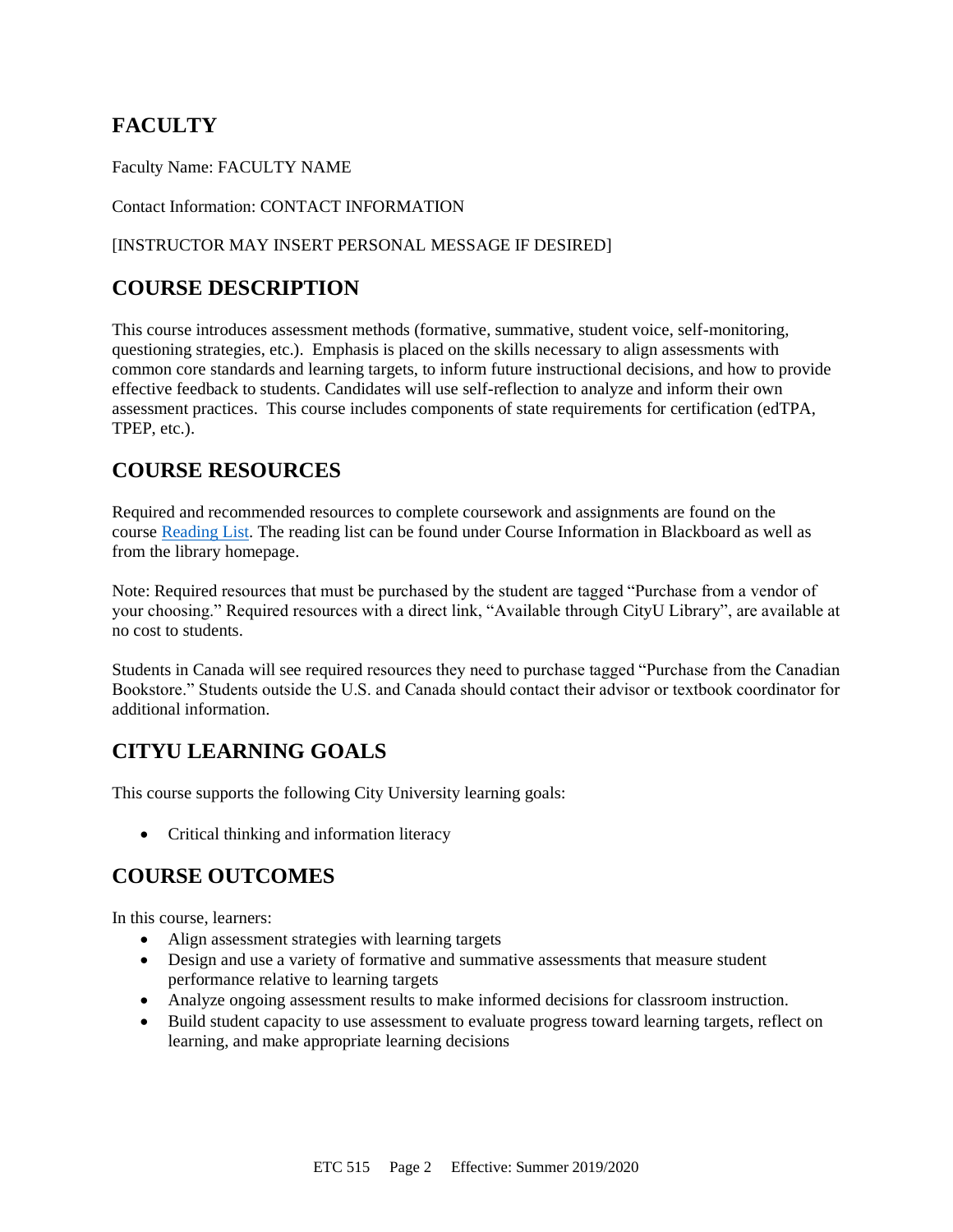# **CORE CONCEPTS, KNOWLEDGE, AND SKILLS**

- Analysis
- Assessment
- Feedback

# **OVERVIEW OF COURSE GRADING**

The grades earned for the course will be derived using City University of Seattle's decimal grading system, based on the following:

| <b>Overview of Required Assignments</b>                  | % of Final Grade |
|----------------------------------------------------------|------------------|
| <b>Effective Questioning Action Plan</b>                 | 25%              |
| <b>Assessment Matrix and Paper</b>                       | 25%              |
| <b>Student Work Analysis and Feedback</b>                | 30%              |
| Participation, Engagement, and Essential<br>Dispositions | 20%              |
| <b>TOTAL</b>                                             | 100 <sup>%</sup> |

## **SPECIFICS OF COURSE ASSIGNMENTS**

The instructor will provide grading rubrics that will provide more detail as to how this assignment will be graded.

#### Effective Questioning Action Plan

Candidates will generate a list of at least ten questions aligned to state-adopted standard(s) or related learning targets. Questions should reflect a broad range of cognitive levels and types (e.g., preassessment, divergent, open-ended, etc.). Candidates analyze question structure and develop an action plan to address how to: 1) implement questions equitably, 2) engage many students in responding, 3) elicit and build on student responses, and 4) encourage student to student talk. In this analysis and action plan, candidates should explore a hypothetical or actual discourse with students in response to 1-2 questions. The action plan should take into account candidate's existing strengths and growth areas. Candidates and/or the instructor may opt to complete this assignment as a paper, transcript with analysis, video with analysis, oral presentation, or PowerPoint with associated diagrams, tools, scaffolds, or supports.

| <b>Components</b>                       | % of Grade |
|-----------------------------------------|------------|
| Questions                               | 20%        |
| <b>Hypothetical or Actual Discourse</b> | 20%        |
| Analysis of Question                    | 30%        |
| <b>Action Plan</b>                      | 30%        |
| <b>TOTAL</b>                            | 100%       |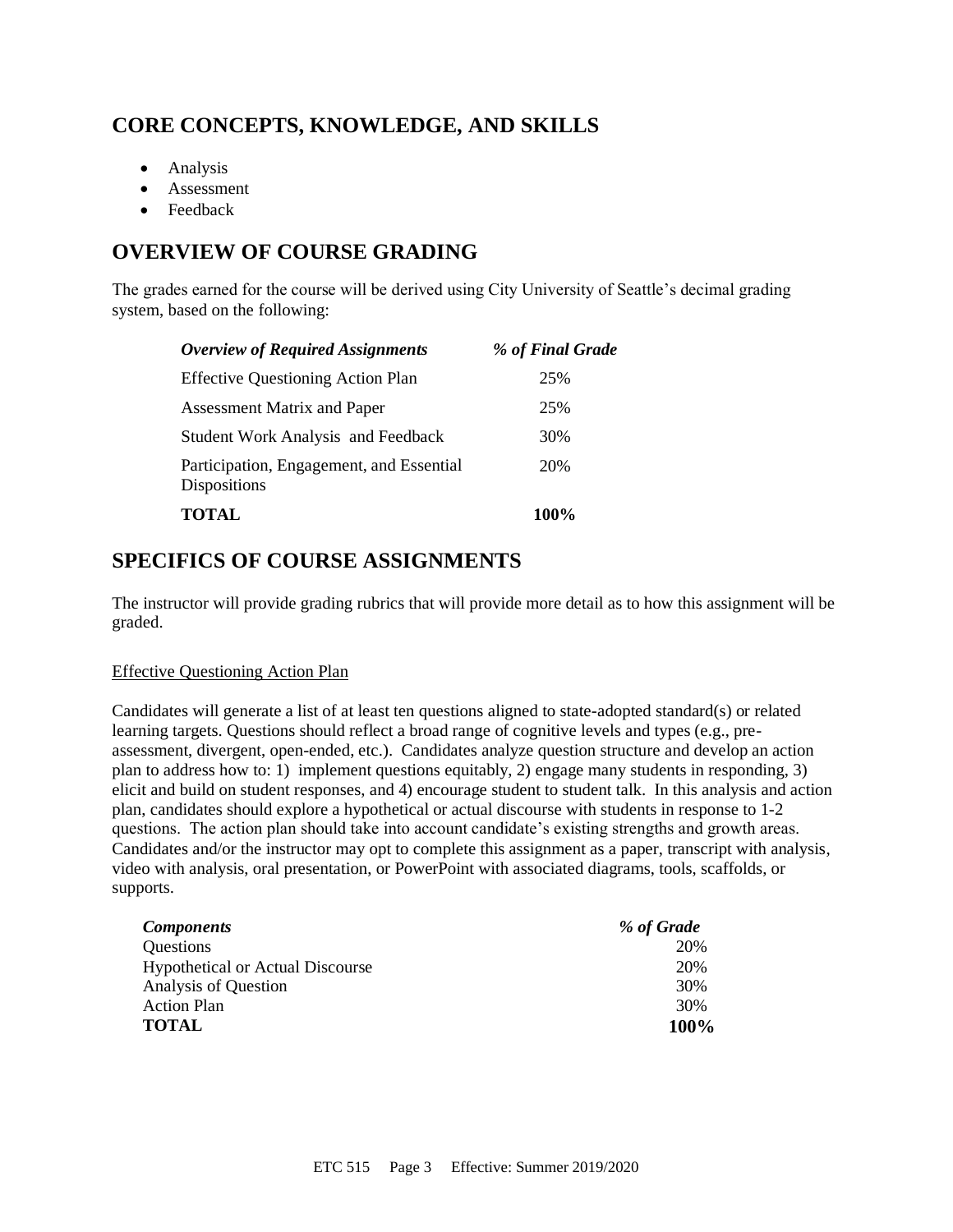#### Assessment Matrix and Paper

Candidates generate a variety of assessments aligned to a state-adopted standard, and reflect on challenges and benefits to implementing those assessments. Candidates unpack a standard into four learning targets at a variety of cognitive levels. For each target, candidates create pre-, formative, and student voice assessments of an appropriate rigor. Candidates create a summative performance assessment with associated rubric that addresses the overall standard. The final product will be a matrix with the assessments, and a 1-2 page paper reflecting on benefits and challenges of implementing such assessments in classroom settings.

| <b>Components</b>                       | % of Grade |
|-----------------------------------------|------------|
| Matrix: Targets and Aligned Assessments | 30%        |
| Matrix: Performance/Summative Assesment | 10%        |
| Matrix: Rubric                          | 30%        |
| Paper: Reflection                       | 30%        |
| <b>TOTAL</b>                            | 100%       |

#### Student Work Analysis and Feedback

Candidates will analyze a data set and associated student work sample in a 5-page paper. Candidate will describe trends in strengths and needs for the larger group of students and the individual student represented by the work sample. Candidates will either evaluate the feedback on the student work sample, or provide appropriate and relevant feedback. Lastly, candidates will describe a plan for how they will help the group and the individual student to understand and use the feedback provided, as well as next steps in instruction (or changes to the assessment) that are informed by the analysis. This assignment reflects many requirements from Task 3 of the edTPA performance assessment for teachers. The instructor will provide a variety of data and work samples, or the candidate may use data and work samples from field experience.

| <b>Components</b>                                 | % of Grade |
|---------------------------------------------------|------------|
| Analysis of Data Set and Student Work             | 25%        |
| Feedback                                          | 25%        |
| Plan to Help Students Understand and Use Feedback | 25%        |
| Proposed Assessment Changes and Next Steps        | 25%        |
| <b>TOTAL</b>                                      | 100%       |

#### Participation, Engagement, and Essential Dispositions

Candidates should participate and engage in all classwork, including required assignments, class discussions, activities, and instructor-determined assignments. Candidates should work to meet essential dispositions criteria not only in the field, but also in their coursework, whether online or in person.

| <i>Components</i>             | % of Grade |
|-------------------------------|------------|
| Engagement                    | 50%        |
| <b>Essential Dispositions</b> | 50%        |
| <b>TOTAL</b>                  | 100%       |

### **COURSE POLICIES**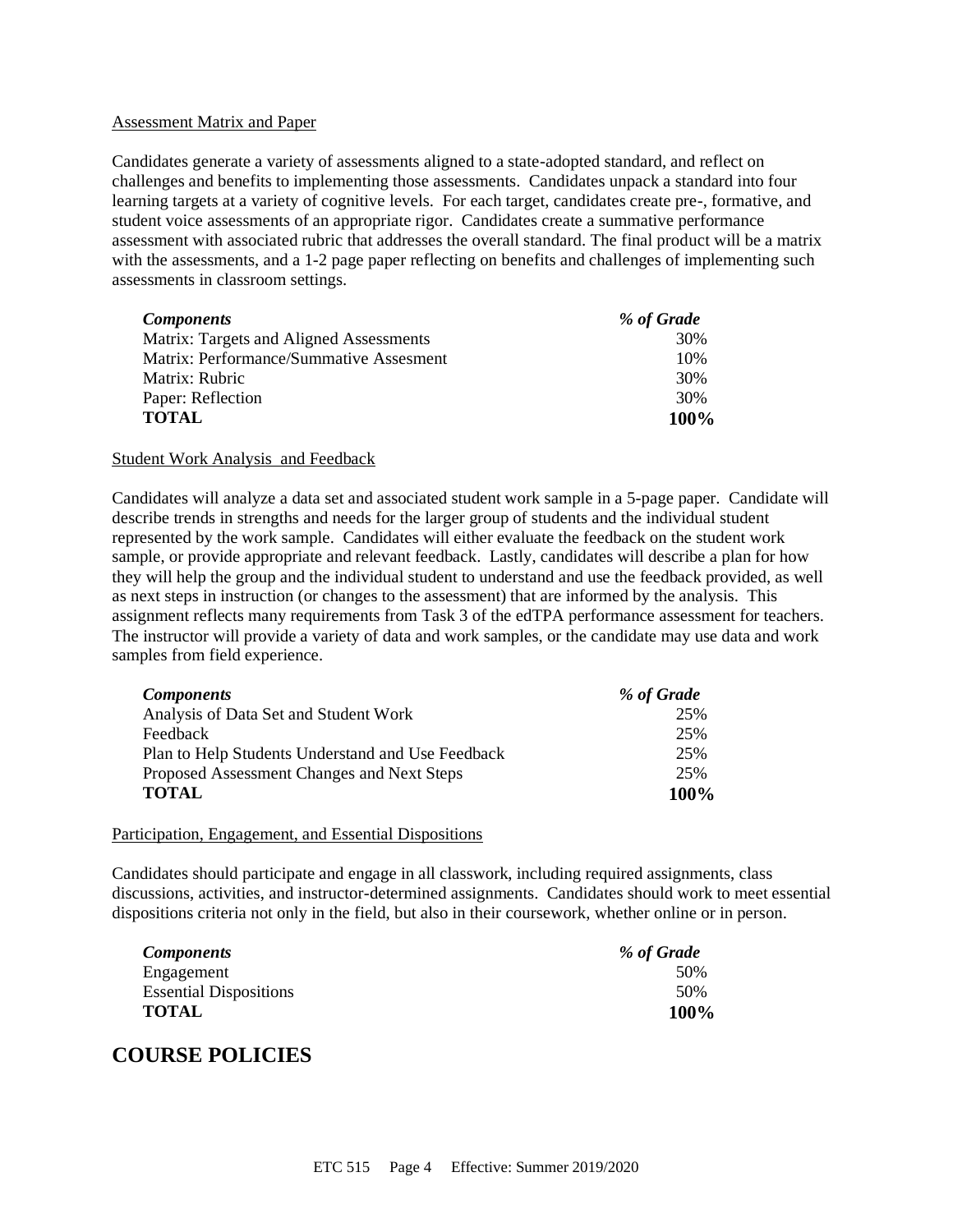#### **Late Assignments**

LATE ASSIGNMENT

#### **Participation**

PARTICIPATION

#### **Professional Writing**

Assignments require error-free writing that uses standard English conventions and logical flow of organization to address topics clearly, completely, and concisely. CityU requires the use of APA style.

### **UNIVERSITY POLICIES**

You are responsible for understanding and adhering to all of City University of Seattle's academic policies. The most current versions of these policies can be found in the [University](https://www.cityu.edu/catalog/)  [Catalog](https://www.cityu.edu/catalog/) that is linked from the CityU Web site.

#### **Antidiscrimination**

City University of Seattle and its staff and faculty are committed to supporting our students. We value equity, diversity, and inclusion as a way of life as well as the educational opportunities it provides. City U will not tolerate any form of discrimination based on race, color, ethnicity, sexual orientation, gender identification, socioeconomic status, or religious values. If you have experienced any discrimination based on any of the above, we encourage you to report this to the University. Please report this to your instructor. If you do not feel safe reporting this to your instructor, please report to Dr. Scott Carnz, Provost or to the Vice President of Student Affairs, Melissa Mecham.

#### **Non-Discrimination & Prohibition of Sexual Misconduct**

City University of Seattle adheres to all federal, state, and local civil rights laws prohibiting discrimination in employment and education. The University is committed to ensuring that the education environment is bounded by standards of mutual respect and safety and is free from discriminatory practices.

In the U.S., the University is required by Title IX of the Education Amendments of 1972 to ensure that all of its education programs and activities do not discriminate on the basis of sex/gender. Sex include sex, sex stereotypes, gender identity, gender expression, sexual orientation, and pregnancy or parenting status. Sexual harassment, sexual assault, dating and domestic violence, and stalking are forms of sex discrimination, which are prohibited under Title IX and by City University of Seattle policy. City University of Seattle also prohibits retaliation against any person opposing discrimination or participating in any discrimination investigation or complaint process internal or external to the institution. Questions regarding Title IX, including its application and/or concerns about noncompliance, should be directed to the Title IX Coordinator. For a complete copy of the policy or for more information, visit <https://my.cityu.edu/titleix> or contact the Title IX Coordinator.

In Canada, in compliance with the British Columbia Human Rights Code, the Alberta Human Rights Act, WorksafeBC, and the Workers' Compensation Board of Alberta, the University believes that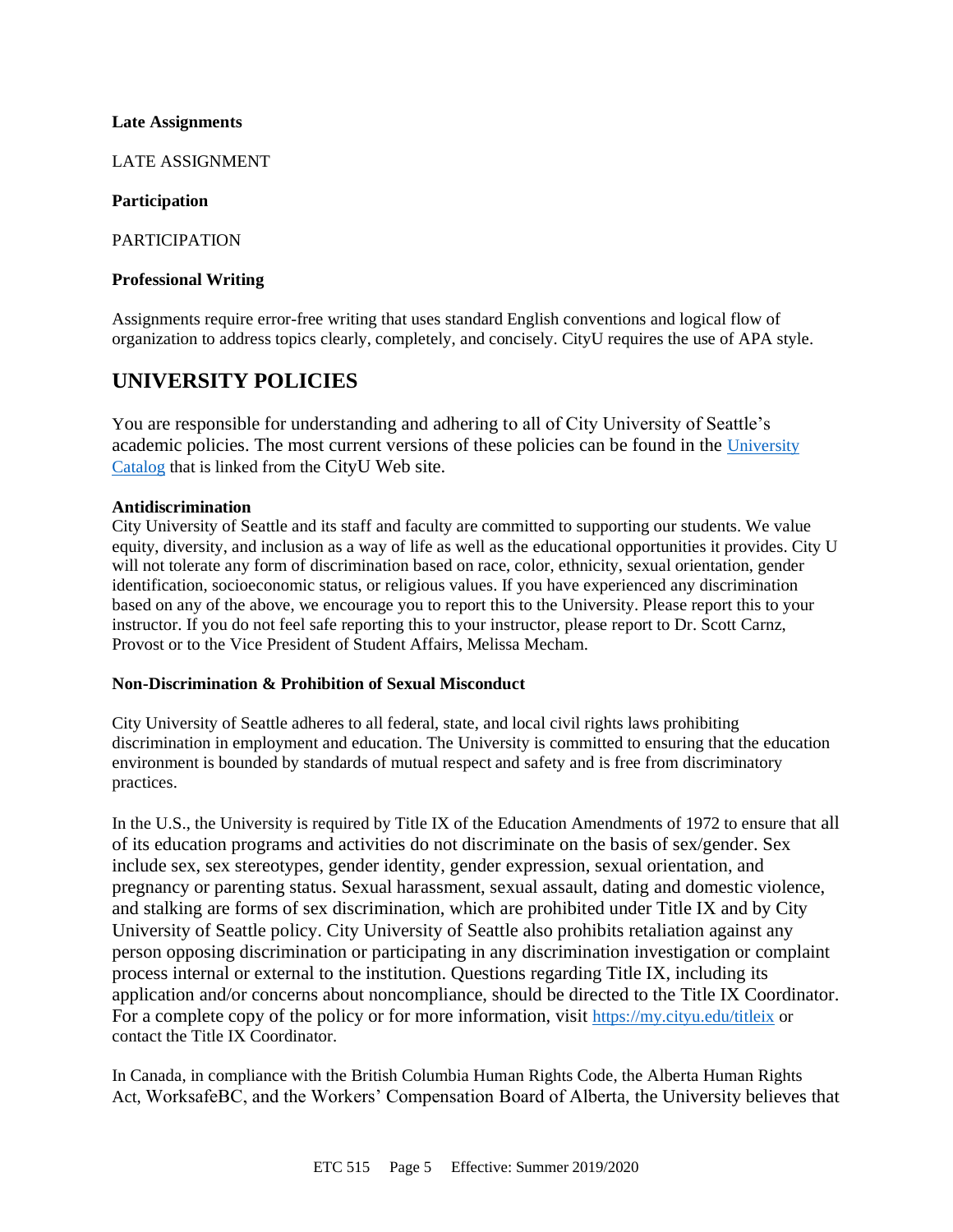its environment should at all times be supportive and respectful of the dignity and self-esteem of individuals. Discrimination, harassment and bullying conduct, whether through person to person behaviour or via electronic communications such as email or social media is not acceptable and will not be tolerated. As an educational institution, it is our responsibility to cultivate an environment of excellence, equity, mutual respect and to recognize the value and potential of every individual. The University will take all necessary steps to meet or exceed the requirements of the law to prevent discrimination, harassment and bullying. The Respectful Workplace Policy for the prevention of discrimination, harassment and bullying policy and procedure can be found at <https://www.cityu.edu/discover-cityu/about-cityu/> under the Policies section or at <https://www.cityuniversity.ca/about/>.

#### **Religious Accommodations**

City University of Seattle has a policy for accommodation of student absences or significant hardship due to reasons of faith or conscience, or for organized religious activities. The University's policy, including more information about how to request an accommodation, is available in the University Catalog and on the my.cityu.edu student portal. Accommodations must be requested by the 20% mark of this course (e.g. day 14 of a ten-week course, day 7 of a 5-week course) using the Religious Accommodations Request Form found on the student dashboard in the my.cityu.edu student portal.

#### **Academic Integrity**

Academic integrity in students requires the pursuit of scholarly activity that is free from fraud, deception and unauthorized collaboration with other individuals. Students are responsible for understanding CityU's policy on academic integrity and adhering to its standards in meeting all course requirements. A complete copy of this policy can be found in the University Catalog in the section titled [Academic Integrity Policy](https://www.cityu.edu/catalog/;) under Student Rights & Responsibilities.

#### **Attendance**

Students taking courses in any format at the University are expected to be diligent in their studies and to attend class regularly. Regular class attendance is important in achieving learning outcomes in the course and may be a valid consideration in determining the final grade. For classes where a physical presence is required, a student has attended if they are present at any time during the class session. For online classes, a student has attended if they have posted or submitted an assignment. A complete copy of this policy can be found in the [University Catalog](https://www.cityu.edu/catalog/;) in the section titled Attendance under Student Rights & Responsibilities.

#### **Final Assignments Due Date**

Final assignments for each class at CityU must be due on or before the final date of the course as indicated in the university's course information system. Due dates that extend beyond the final date of the course may negatively impact tuition funding for students.

#### **SUPPORT SERVICES**

#### **Disability Services Accommodations Statement**

Students with documented disability who wish to request academic accommodations are encouraged to contact Disability Support Services to discuss accommodation requests and eligibility requirements. Please contact Disability Support Services at [disability@cityu.edu](mailto:disability@cityu.edu) or 206.2369.4752 or visit the [Disability Support Services](https://my.cityu.edu/department/disability-support-services/) page in the my.cityu.edu portal. Confidentiality will be observed in all